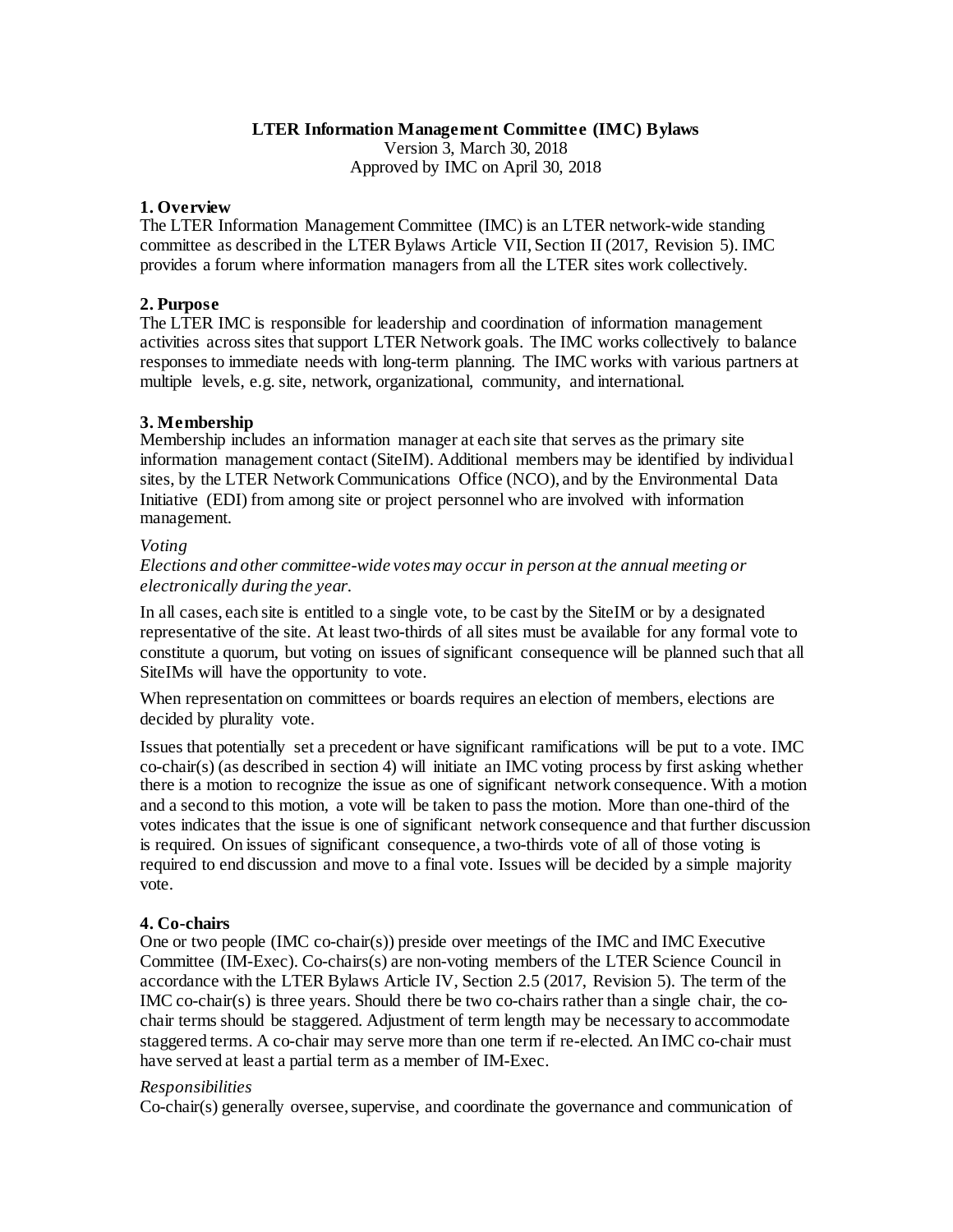the IMC. They ensure communication occurs among IMC members as well as between IMC members and other LTER boards, committees, and partners. Co-chair(s) will ensure communication between the IMC and the NCO, and will ensure communication between the IMC and the EDI.

# **5. Executive Committee (IM-Exec)**

Authority: The IMC reserves ultimate authority for decisions on matters that fall within its purview and relate to responsibilities outlined below. To this end and without limitation of this authority, the IM-Exec has power to make day-to-day decisions and authorize actions on behalf of the IMC. All members of IM-Exec shall act on behalf of the LTER Network rather than their individual sites. They are accountable to the membership of the IMC and are expected to recuse themselves on matters where they have a conflict of interest.

Decisions and projects with long-term or network-wide ramifications (such as participation in major projects or adoption of standards) are referred to the IMC for debate and approval as outlined in the voting process. IM-Exec routinely makes decisions that are not referred to the entire IMC. In these cases, should five or more sites object to a decision of IM-Exec, they may request an appeal, in which case IM-Exec will bring the matter before the IMC for consideration by the full committee.

# *Membership*

IM-Exec consists of five members including the IMC co-chair(s). All members, including the cochairs, are voting members. The term is three years and is renewable. Members are elected on a rotating basis each year to replace those members rotating off (typically 1 or 2 members). If a regular member does not complete their term, a replacement member will be elected at the next annual meeting to fill out the term. In the event that an IMC co-chair is unable to complete their term, IM-Exec will assign an acting co-chair from within its membership and will either hold a special electronic election or wait until the following annual meeting to elect a new co-chair. Terms begin at the end of the meeting after elections. The IM representative to the LTER Executive Board (EB), if not currently an elected member of IM-Exec, is a non-voting, ex-officio member.

# *Responsibilities*

Current responsibilities of IM-Exec include:

- coordinating and planning (e.g., logistics, agenda, exploring meeting venue options, and seeking or coordinating funding from the NCO or EDI or NSF supplements) for the annual IMC meeting in consultation with IMC members
- coordinating and overseeing IMC and IM-Exec teleconferences (TC), and inviting necessary guests such as representatives of NCO or EDI
- coordinating the preparation of reports and minutes for meetings and TCs
- staying informed of IMC working group activities and requesting annual reports from active committees
- acting as a liaison between the IMC and the NCO, other LTER Network committees, and other partners

As necessary, IM-Exec responsibilities may include:

- coordinating responses to requests for information
- making recommendations to the EB
- coordinating participation of IMC members in development of LTER Network-level information management plans or tools
- reviewing support proposals for IM-related activities
- development and coordination of partnerships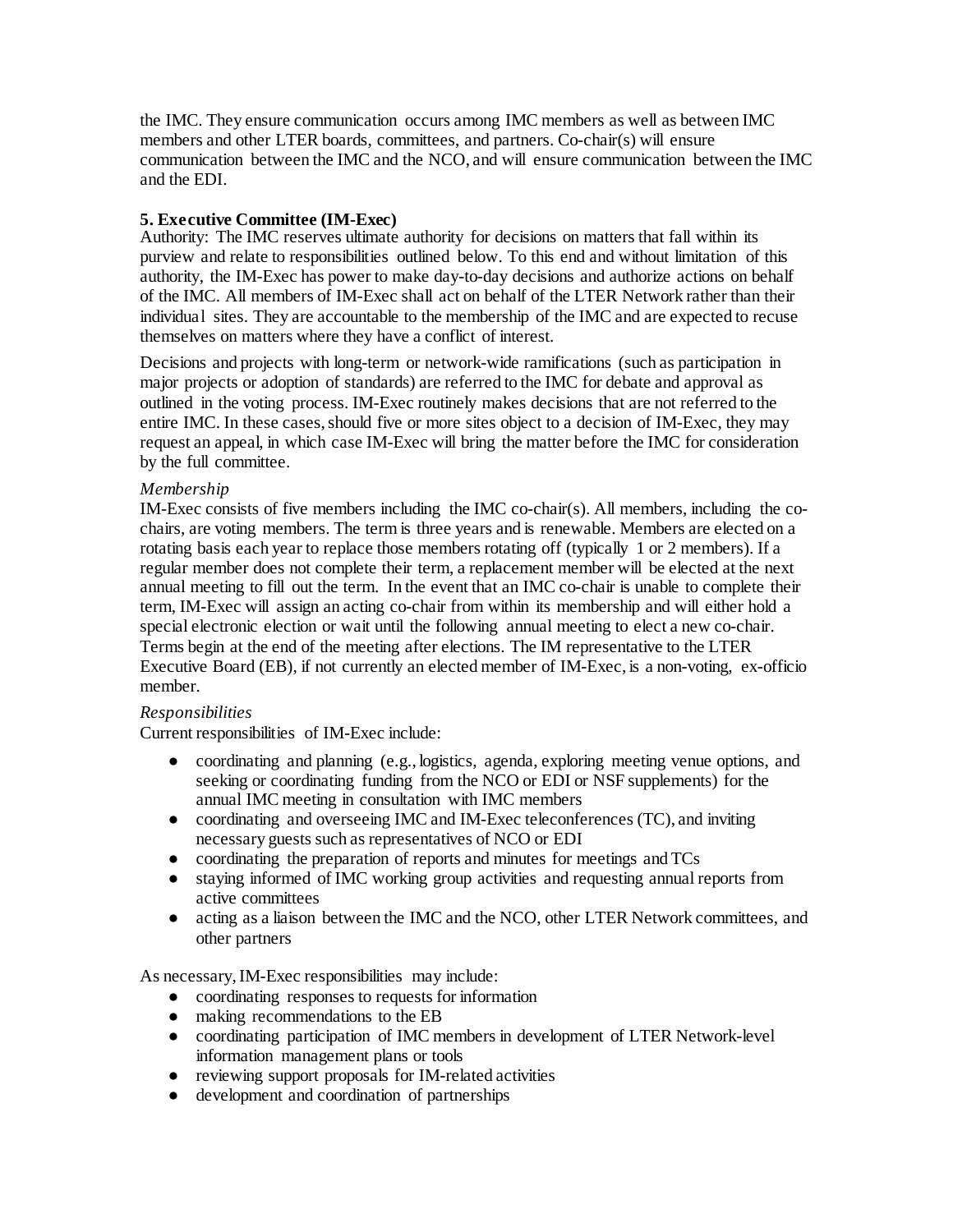Additionally, IM-Exec maintains a Roster of Membership on IM-Exec updated annually after IM-Exec elections. IM-Exec maintains Rosters for IMC consisting of site primary contacts and attendance by verifying the SiteIM annually and recording the representatives in attendance at the annual IMC meeting. IM-Exec also maintains a Roster of Actions that includes important IMC and IM-Exec decisions, decision types, requestor, and approving body for requests (see appendix 12.2 for list of types of action including RFC, RFE, and RFA). Rosters of Membership and Rosters of Actions are posted online.

### **6. Working Groups**

The IMC carries out much of its work through ad hoc working groups (WG). IMC members may form a WG spontaneously or a WG may be organized by IM-Exec. Membership is voluntary and open to IMC members and associates. A WG may be formed to formulate recommendations on information management issues including but not limited to practices, standards, products, approaches, and assessment strategies. A WG determines its own leadership, agenda, and types of communication (see appendix 12.3 for examples of types of communication). A WG achieves formal status by completing and posting WG Bylaws.

Working groups may submit documents regarding their work in various forms, including a semiformal Report on Progress or Request for Comment to IMC and/or IM-Exec. A WG may submit formal Requests for Endorsement and Requests for Adoption to IM-Exec. IM-Exec reviews a request, records it in their Roster of Actions, and takes appropriate action. When wider exposure is recognized as useful or when the request involves mandatory participation by sites and/or the commitment of site or network resources, the request is designated as having significant network consequences and brought before the IMC for discussion and voting (as described in section 3). Requests not submitted two weeks prior to an IM-Exec meeting or TC may be considered at the following meeting or TC.

Active working groups are tasked with maintaining a list of members (Roster of Membership), keeping a list of activities (Roster of Actions), and preparing a report for the annual IMC meeting website. When working groups conclude, they will prepare a summary document to be posted to the IMC website.

### **7. Network Roles**

The IMC contributes to LTER Network activities through elected representatives and volunteers who serve on other LTER committees and working groups including the EB, science working groups, synthesis activities, and NCO and EDI related groups. SiteIMs contribute LTER site data to the currently designated LTER Network data repository and/or to any other data repository that meets National Science Foundation (NSF) requirements.

The IMC elects from its membership a representative to the EB in accordance with the LTER Bylaws (article V, section 2.4). The EB representative serves as liaison between the IMC and the EB, providing insight to the EB on matters related to information management and providing updates to IM-Exec and the IMC on current activities of the EB. The term of the EB representative is three years. Terms begin following the annual LTER Science Council (SC) meeting in the spring. As the SC meeting typically precedes the IMC meeting each year, the new EB rep should either be elected at the IMC meeting during the last year of the current rep's term, or via special electronic vote prior to the spring SC. The SC meeting will serve as the final EB activity for the outgoing EB representative. An individual may serve as EB representative multiple times but not for consecutive terms. In the event that an EB representative is unable to complete their term, IM-Exec will assign an acting EB representative from within its membership and will either hold a special electronic election or wait until the following annual meeting to elect a new EB representative. The EB representative is an ex-officio member of IM-Exec if not currently an elected member of IM-Exec.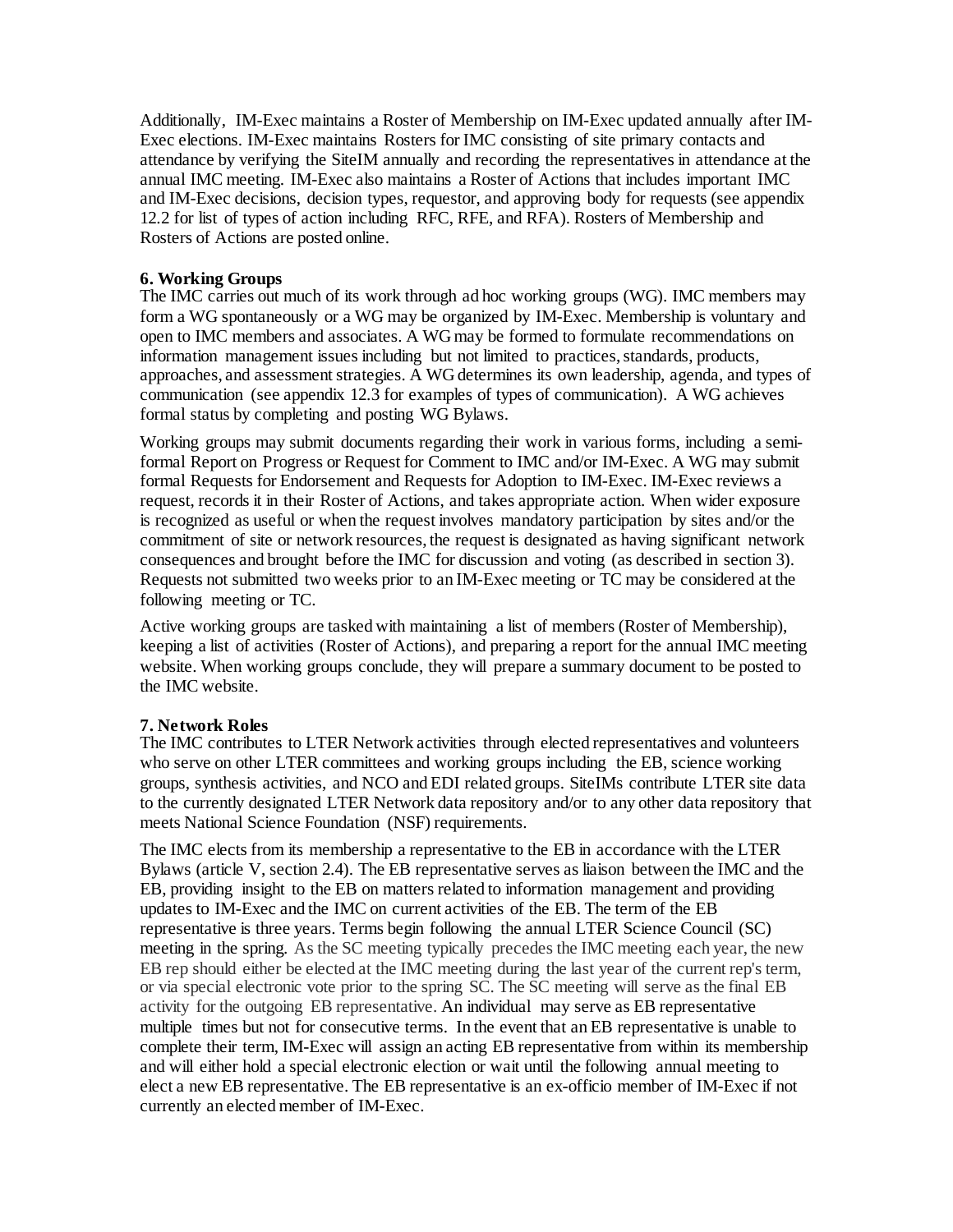#### **8. Meetings and Communication**

#### *IMC Meetings*

The IMC will hold an annual meeting. There is tremendous value in meeting collectively and, ideally, in person at least annually. In some years, meetings may be jointly-hosted with a relevant partner organization, e.g., Earth Science Information Partners (ESIP), to promote professional development in addition to addressing an IMC-specific agenda. Sites are expected to send a representative to the annual meeting if funding is available. Should only partial or no funding be available, SiteIMs are nonetheless strongly encouraged to attend the meeting in person by minimizing expenses and exhausting all possible funding options. SiteIMs are expected to participate remotely in those cases where they are unable to attend in person due to constrained financial resources or other considerations. The IMC meets in conjunction with the LTER All-Scientists Meeting (ASM) every third year. In non-ASM meeting years, the IMC will either meet alone or as part of a larger conference depending on venue and cost considerations. SiteIMs are also expected to participate in scheduled TCs.

The NCO and EDI may provide travel expenses on a limited basis for the IMC co-chairs and one representative from each site. Committee and working group representatives as well as special participants from outside the LTER Network may be invited to attend the annual IMC meeting by IM-Exec; their costs may be supported by the EDI if the budget permits. A portion of the annual meeting is designated as the annual business meeting and is open only to IMC members.

Additional meetings by teleconference are organized by IM-Exec or WG leaders, and are planned approximately monthly throughout the year to keep IMC members up-to-date on current issues and projects.

#### *IM-Exec Meetings*

IM-Exec meets regularly by TC, and designated individuals may be asked to report on particular activities. Working group representatives may be included in meetings, and NCO or EDI representatives may be invited when deemed necessary by IM-Exec. Minutes of meetings are posted on the IM website. Assignment of tasks to individual members (including liaisons to active working groups) is normally made at the first TC after the annual election. Examples of individual roles include logistics for the IMC meeting, scheduling of TCs, maintaining lists of committee and working group members, and preparation of minutes for meetings and TCs.

Rosters, notes, reports, and agendas of IMC and IM-Exec meetings are posted publicly by IM-Exec.

### **9. Elections**

Candidates for IMC co-chairs, EB representative, and IM-Exec are drawn from the membership of IMC. IMC co-chair and EB candidates must have served or are currently serving as a member of IM-Exec.

IM-Exec issues a general call for candidate nominations prior to the annual IMC meeting or any special electronic vote held for IMC co-chairs, IM-Exec representative(s), and the EB representative. Once nominated, candidates willing to stand for election will provide to IM-Exec a one-paragraph description of their experience, qualifications, and goals. IM-Exec keeps the community informed of nominations, and issues a final call before assembling and publishing a list of candidates and candidate statements prior to the convening of the annual IMC meeting or special electronic vote.

Optionally, IM-Exec will accept candidate nominations at the annual IMC meeting for elections occurring at that meeting. Elections will be conducted by secret ballot when there are more nominations than positions available; otherwise a verbal vote is adequate.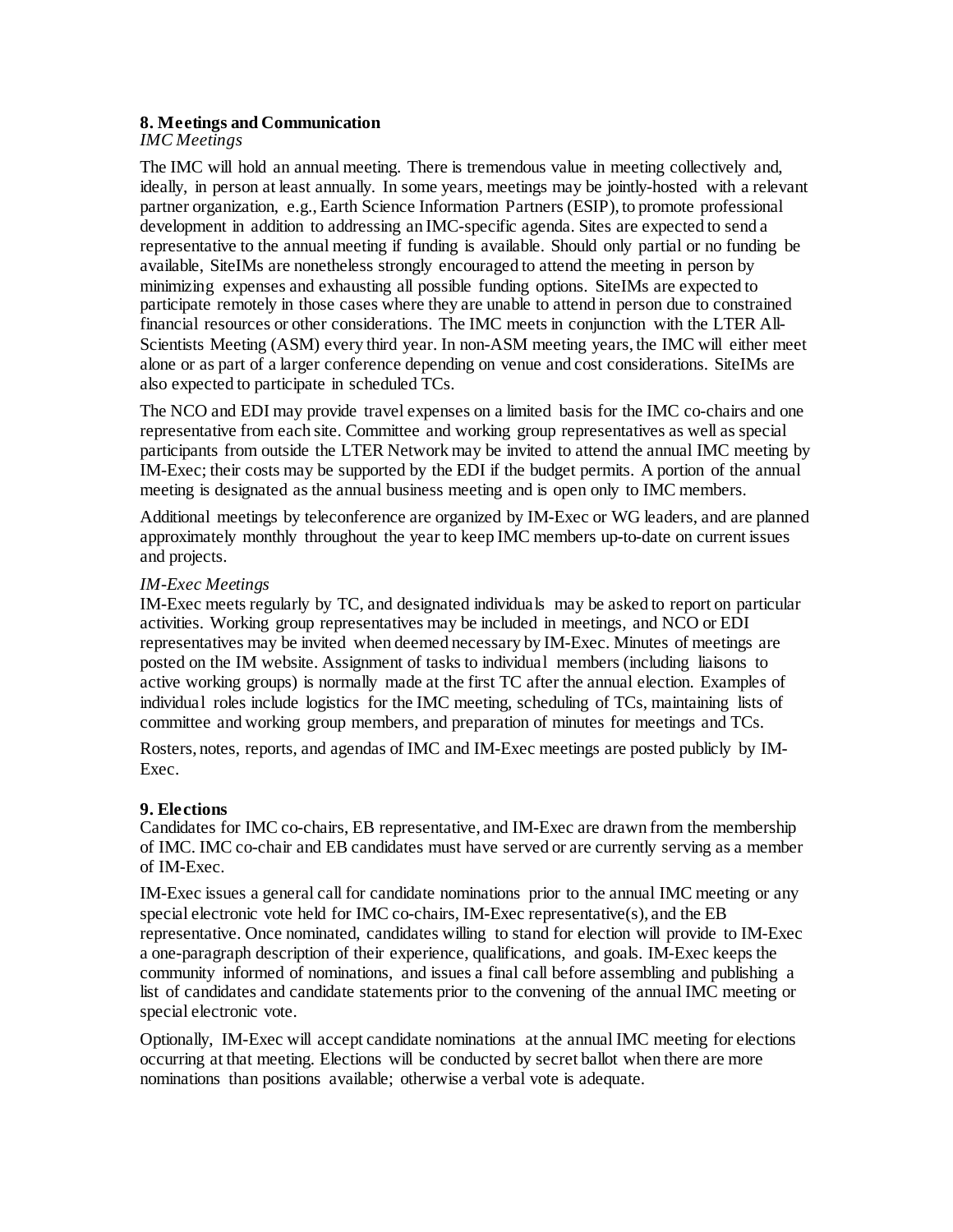### **10. Budget and Expenses**

A budget is maintained at NCO to support the IMC and IM-Exec meeting expenses. Occasionally funds are available for targeted activities such as workshops and ad-hoc tasks. IM-Exec consults with NCO and EB to set priorities for any additional funding available.

## **11. Amendments**

These Bylaws may be amended by two-thirds vote of the IMC at its annual meeting or electronically during the year. Revisions approved by the IMC are archived in the LTER Network document archive.

# **12. Appendices**

## **12.1 Abbreviations**

- EB LTER Executive Board
- EDI Environmental Data Initiative
- ESIP Earth Science Information Partners
- IM Information Manager or information management
- IMC Information Management Committee
- IM-Exec LTER IMC Executive Committee
- LTER Long-Term Ecological Research
- NCO Network Communications Office
- NSF National Science Foundation
- RFA Requests for Adoption
- RFC Request for Comment
- RFE Request for Endorsement
- ROP Report on Progress
- SC LTER Science Council
- SiteIM individual designated as a site's information management contact
- TC Teleconference
- ToR Terms of Reference (now Bylaws)
- WG Working Group

# **12.2 Types of Action**

The IMC, IM-Exec, and WGs typically make decisions of the following types:

- Formal: votes are taken, e.g. on endorsement or adoption of a community standard
- Semi-formal: consensus, e.g. where a meeting is to be held
- Informal: iterative discussion and agreement or informational; e.g. meeting agenda
- Tacit: tradition, e.g. having an IMC meeting opening mixer
- Compliance: response to mandate, e.g. template developed by EB

# **12.3 Types of Communication**

Examples of types of communication used within the LTER IMC:

- Roster of Membership: A list of participants, their roles, and terms (if applicable)
- Roster of Actions: A list of actions or decisions and the type of decision making involved
- Annual Report: A summary of the year's actions, plans, and products developed
- Meeting Notes: a record of participants and discussions at an event
- Agenda: A schedule of items to be covered at a given event
- Informal Reports: Verbal reports and digital presentations
- Survey: a collection of information made by asking a series of questions
- White Paper: a review that provides an overview of a particular topic or theme

• Best Practice: a document that provides guidelines for IMC-accepted practices for a particular task or activity